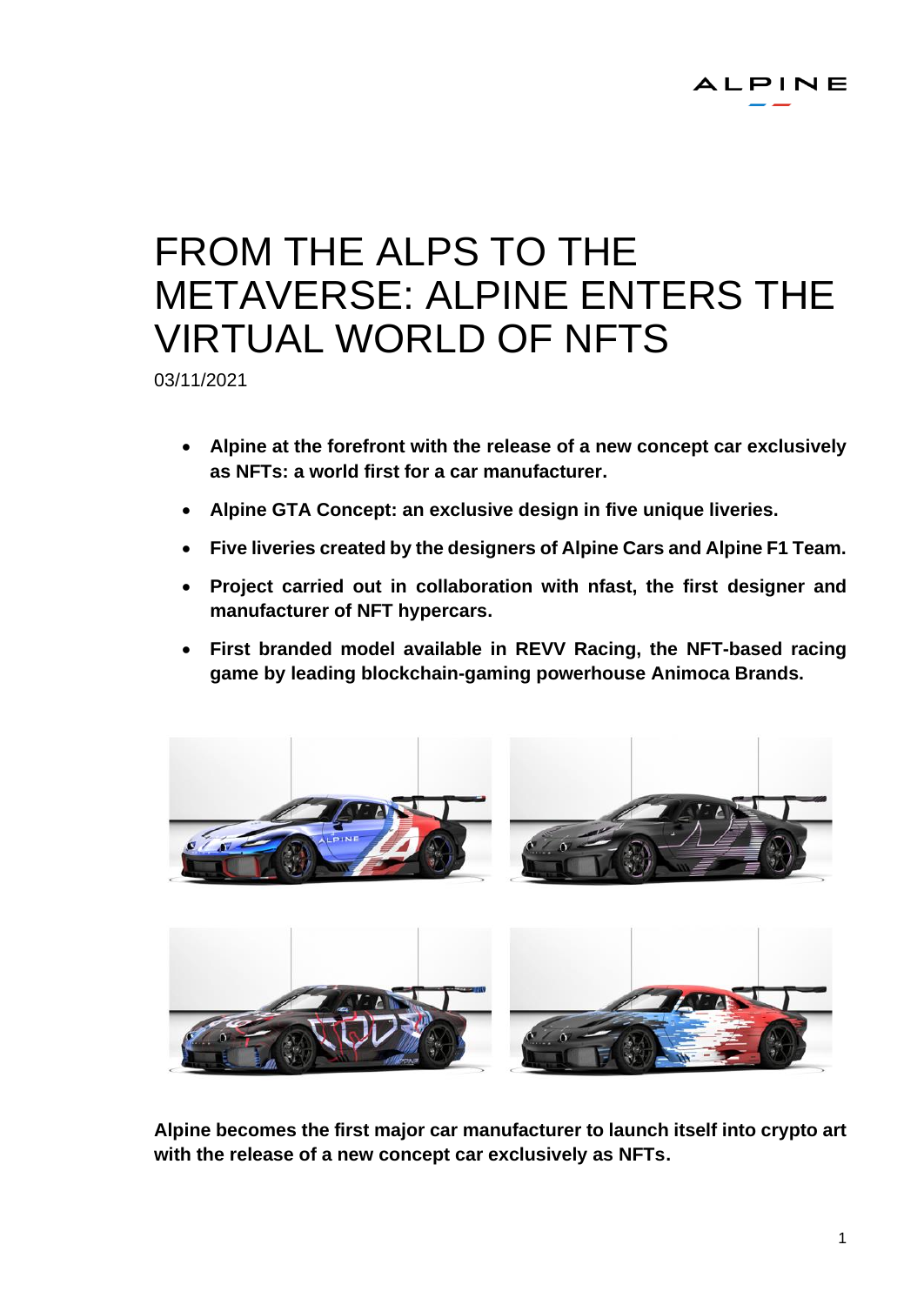**Alpine has created five exclusive liveries of the Alpine GTA Concept in collaboration with nfast, a start-up specialising in the design and production of hypercars in the form of NFTs.**

**These unique artistic creations will be available in the form of NFTs (Non Fungible Tokens), which are highly prized by collectors at the forefront of a new and rapidly expanding market for art and virtual items.** 



## **NON-FUNGIBLE TOKENS - A TECHNOLOGY AT THE FOREFRONT OF ART COLLECTION AND OWNERSHIP OF GOODS AND ITEMS IN VIRTUAL WORLDS**

A Non Fungible Token (NFT) is a special type of blockchain token representing something unique such as an image, a video or a virtual car.

The decentralised architecture of blockchain technology allows for the certification of not only the authenticity but also the ownership of the NFT. Unlike most digital content, NFTs can be genuinely owned by users, allowing them to benefit accordingly (such as by selling the NFT on third-party marketplaces).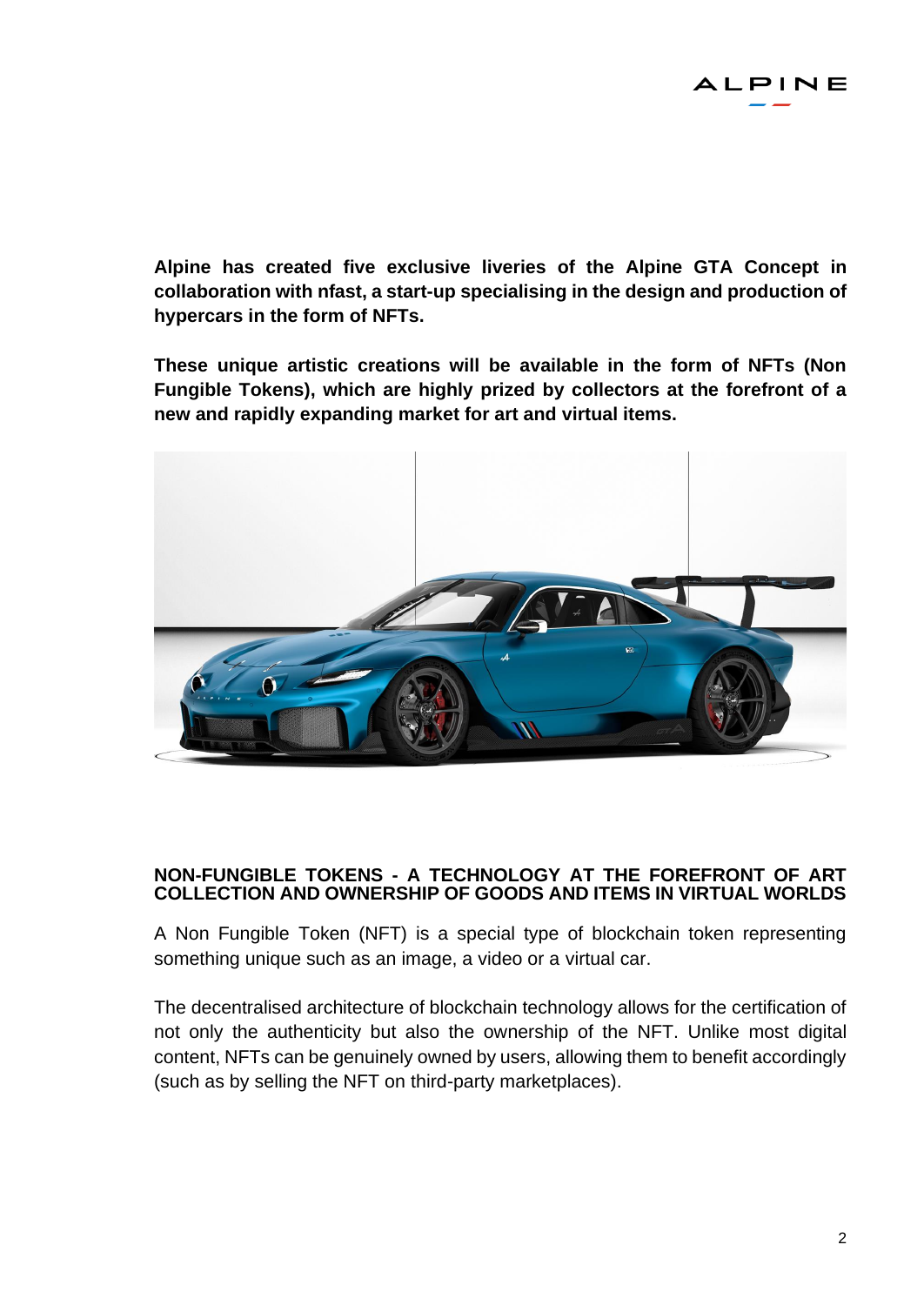

Alpine will sell five versions of the Alpine GTA Concept as NFTs, each with a unique livery, at an auction organised with the help of nfast and Animoca Brands.

The auctions will take place on the leading platform for the sale and exchange of NFTs, OpenSea.io. Auctions start on Wednesday 3 November 2021 at 10:00 (UTC) and will finish on l Friday 5 November 2021 at 03:00 (UTC), and will be accessible at the following link: [https://opensea.io/nfast\\_hypercars](https://opensea.io/nfast_hypercars)

Participation in the auctions requires possession of a crypto wallet.

Each of the five NFTs features one of the five liveries and is available in a single copy, making each of these virtual cars completely unique.

## **FIVE EXCLUSIVE LIVERIES OF THE ALPINE GTA CONCEPT**

The GTA Concept is the result of the personal work of Arseny Kostromin, a talented Russian-born designer with a passion for Alpine, who has also worked for Renault.

- **Livery 1:** The ultimate expression of the Alpine F1<sup>®</sup> Team A521 design. A design pushed beyond what is possible in terms of real-world performance, with a whole range of materials and surface finish applied to the livery to create a unique and extreme adaptation of Alpine F1® Team's race livery.
- **Livery 2:** Black with a big A (for Alpine) on the side. More 'futuristic' interpretation in its approach to colour treatment and material effects. The use of iridescent foils and a negative speedline impression for the A symbol against a matte black base ensures this livery catches attention from all angles and always creates something different to look at in every light.
- **Livery 3:** A version that plays it straight, with a tricolour digital glitch pattern inspired by the blurring of lines between the virtual and the real caused by the rise of esports, crypto and other emerging technologies. A creative way to combine the real and digital realms.
- Livery 4: Amalgamation of two topographical representations. An interaction is created with the livery through a play of colours. By using a pair of 3D anaglyph glasses it will be possible to discover what is hidden within the livery. The blue lines, reveal a topographical layout and the GPS coordinates of Mont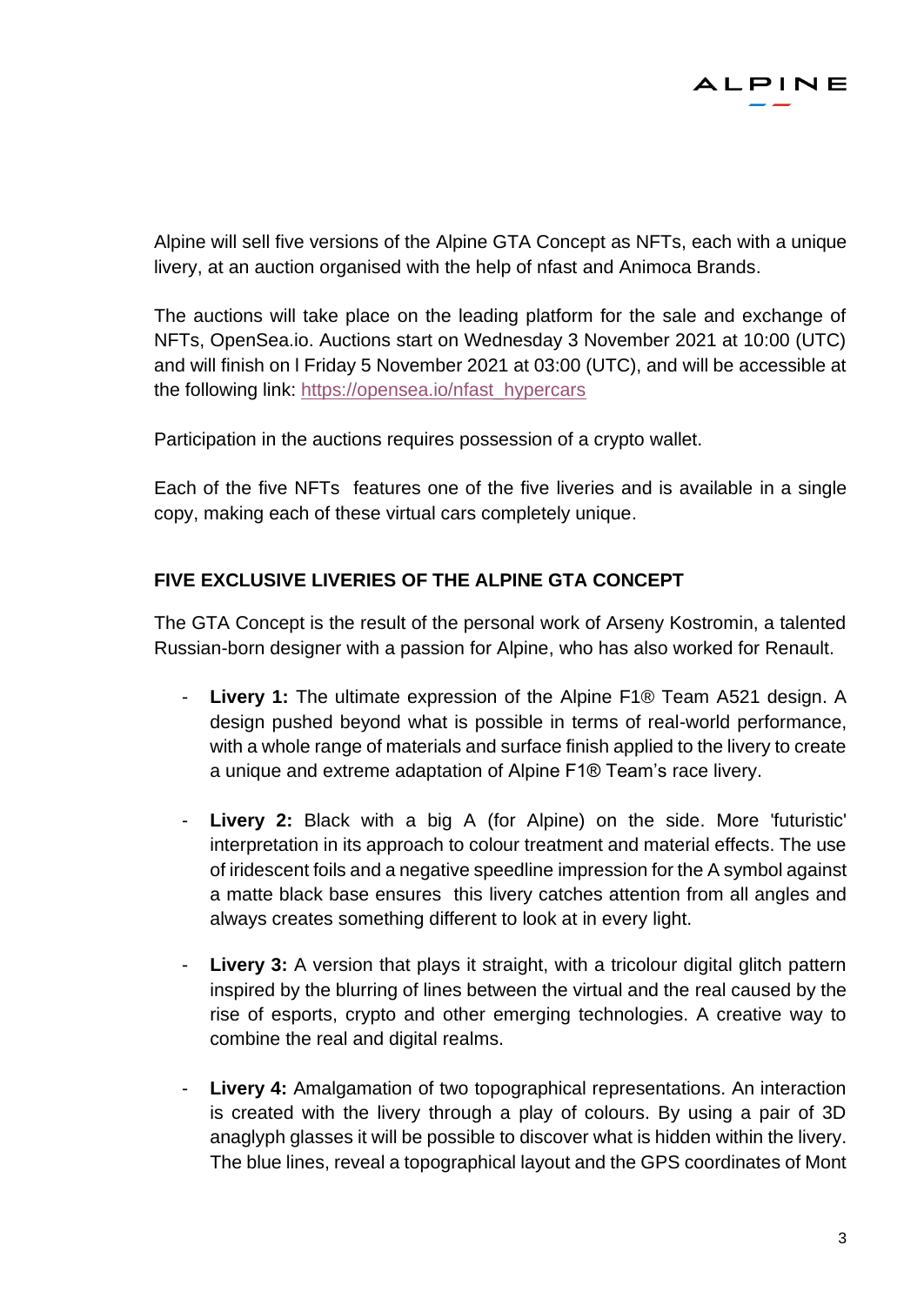

Blanc to refer to the history of the brand, combined with a second, more futuristic raster map with a red layout suggesting Alpine's avant-garde ambitions, derived from the programming of a creative coding algorithm.

**Livery 5:** The Alpine GTA Concept in the iconic Alpine blue, referencing to the heritage of the brand, as originally designed by Arseny Kostromin.

*"Alpine is the first European car manufacturer in history to release a new car concept exclusively as NFTs. After our collaboration with Felipe Pantone, we wanted to go further by offering a field of artistic expression to the designers of Alpine Cars and the Alpine F1 Team, and show our appreciation for the work of independent designers who love our brand. The result is as good as their talent and the quality of the NFTs is exceptional."* Cédric Journel, Vice President Sales & Marketing, Alpine.

#### **ALPINE GTA CONCEPT IN THE HEAT OF THE RACE WITH ANIMOCA BRANDS**

Within the framework of the NFT / Alpine GTA Concept project, Alpine has sealed a partnership with Animoca Brands, the world leader in blockchain-based gaming. Animoca Brands is the developer and publisher of REVV Motorsport, the ecosystem of blockchain-based racing games built around the REVV utility token.

REVV Motorsport games include F1® Delta Time, the first official F1 game on blockchain, MotoGP™ Ignition, Formula E: High Voltage, and the highly popular original title REVV Racing. Thanks to the partnership with Animoca Brands, the owners of the five NFTs up for auction will be able to race with their Alpine GTA Concept cars in REVV Racing, which is the world's first skill-based action arcade racing simulation game on blockchain. These NFTs will also be the first cars available in REVV Racing that were developed in collaboration with a car manufacturer, and will also be the first five cars available in the "Legendary" tier, one of the highest and most exclusive in the game. REVV Racing can be played at [https://revvracing.com/.](https://revvracing.com/)